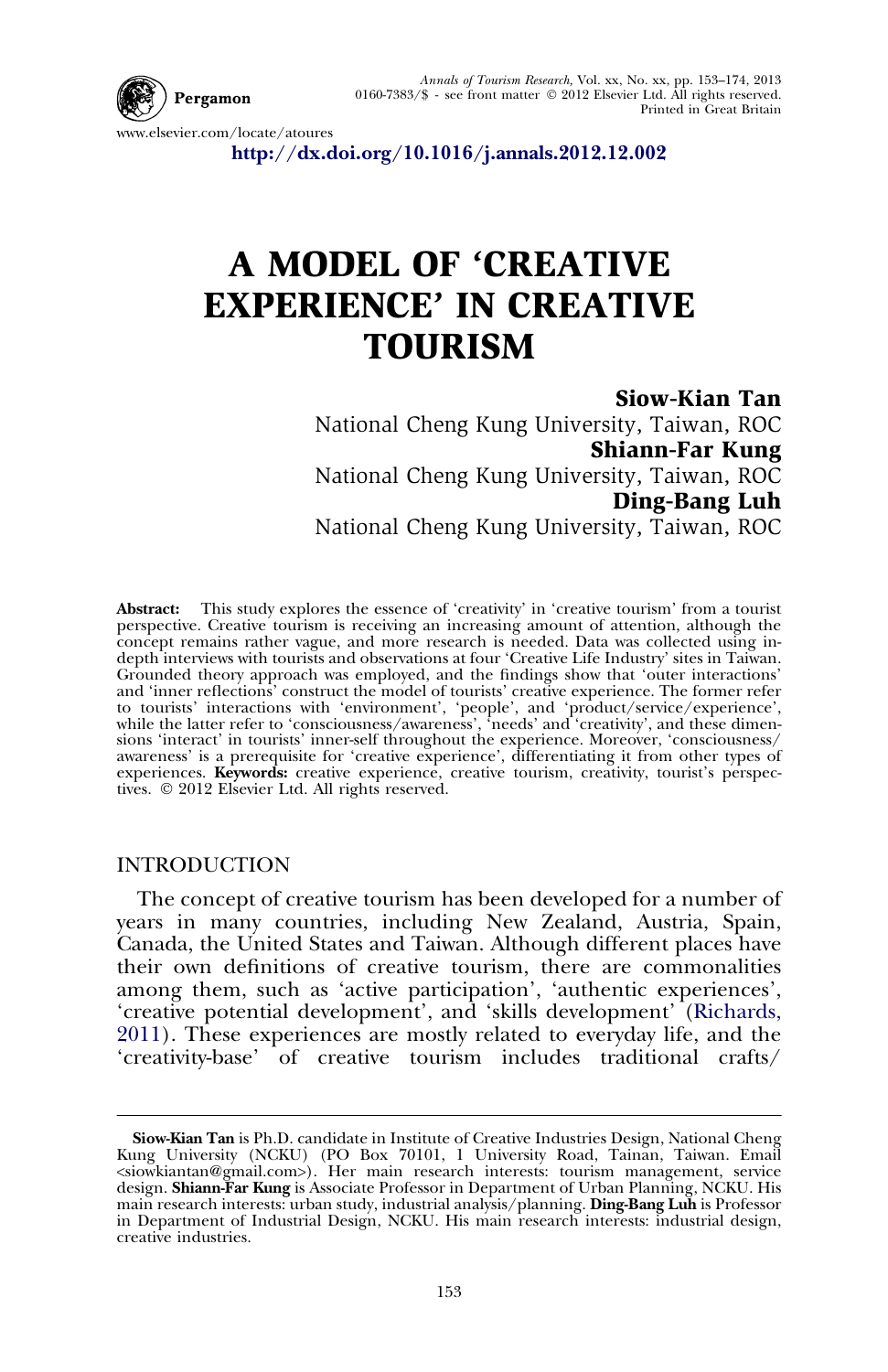handicrafts-making, gastronomy, perfume-making, porcelain painting and dancing [\(Richards & Wilson, 2006](#page--1-0)). Even though creativity is seen as the base of creative tourism, the creative factors of creative tourism systems remain unexplored. Furthermore the current definitions of creative tourism are all supply-led, such as by tourism boards, service providers, and various industry practitioners, without considering the tourists' viewpoint although tourists are seen as co-creators of the experiences.

While it is undeniable that a supply-led perspective is important in this context, as most of these creative tourism businesses are operated by creative people such as artists, 'lifestyle entrepreneurs' or 'cultural creatives' [\(Anderson, 2009; Binkhorst, 2007; Maisel, 2009; Peters,](#page--1-0) [Frehse, & Buhalis, 2009; Prentice & Andersen, 2007; Ray & Anderson,](#page--1-0) [2000; Raymond, 2007\)](#page--1-0), the views of consumers should not be ignored ([Maisel, 2009; Maitland, 2007; Raymond, 2009\)](#page--1-0). As [Kaufman and](#page--1-0) [Baer \(2012\)](#page--1-0) ask, who decides what is creative? In fields such as psychology or design, creativity is always seen from the artist's perspective. For example, how artists develop their artworks ([Mace &](#page--1-0) [Ward, 2002\)](#page--1-0), the development of measurements of artistic creativity ([Nelson & Rawlings, 2009\)](#page--1-0), or the creative process of designing new products or new activities. However, these assessments of creativity are expert-based, and may not applicable for ordinary people, especially as these studies often examine artistic creative dimensions that are unreachable by lay people, such as tourists, who just want to enjoy something that is original or authentic in common life settings and related interactions.

Although tourists are seen as playing active roles in co-creating their experiences while on vacation, industry practitioners still take the lead when it comes to designing and providing such activities ([Raymond, 2009](#page--1-0)), with few studies considering what tourists actually want in this context. For example Maitland  $(2007)$  studies the roles of tourists and residents in creative cities, while [Maisel \(2009\)](#page--1-0) acknowledges that many tourists desire experiences that are small, intimate and on a human-scale. Therefore, there is a need for more sophisticated analysis of creative tourism that draws on the tourist's perspective, especially with regard to what exactly makes creative tourism creative, how is it different from other types of tourism, what are the basic building blocks of creative experiences, and how do these elements interact in creative tourism systems? This study thus aims to construct a model of 'creative experience' in creative tourism from the tourists' perspective. By knowing how the creative process has been constructed, tourists can maximize their creative experience by searching for what they want from the range of creative tourism experiences on offer. Besides, industry practitioners also need to know more about the key elements that can increase the level of creativity in the creative experience process. Since there are relatively few studies examining these issues, the current research aims to address these gaps in the current literature.